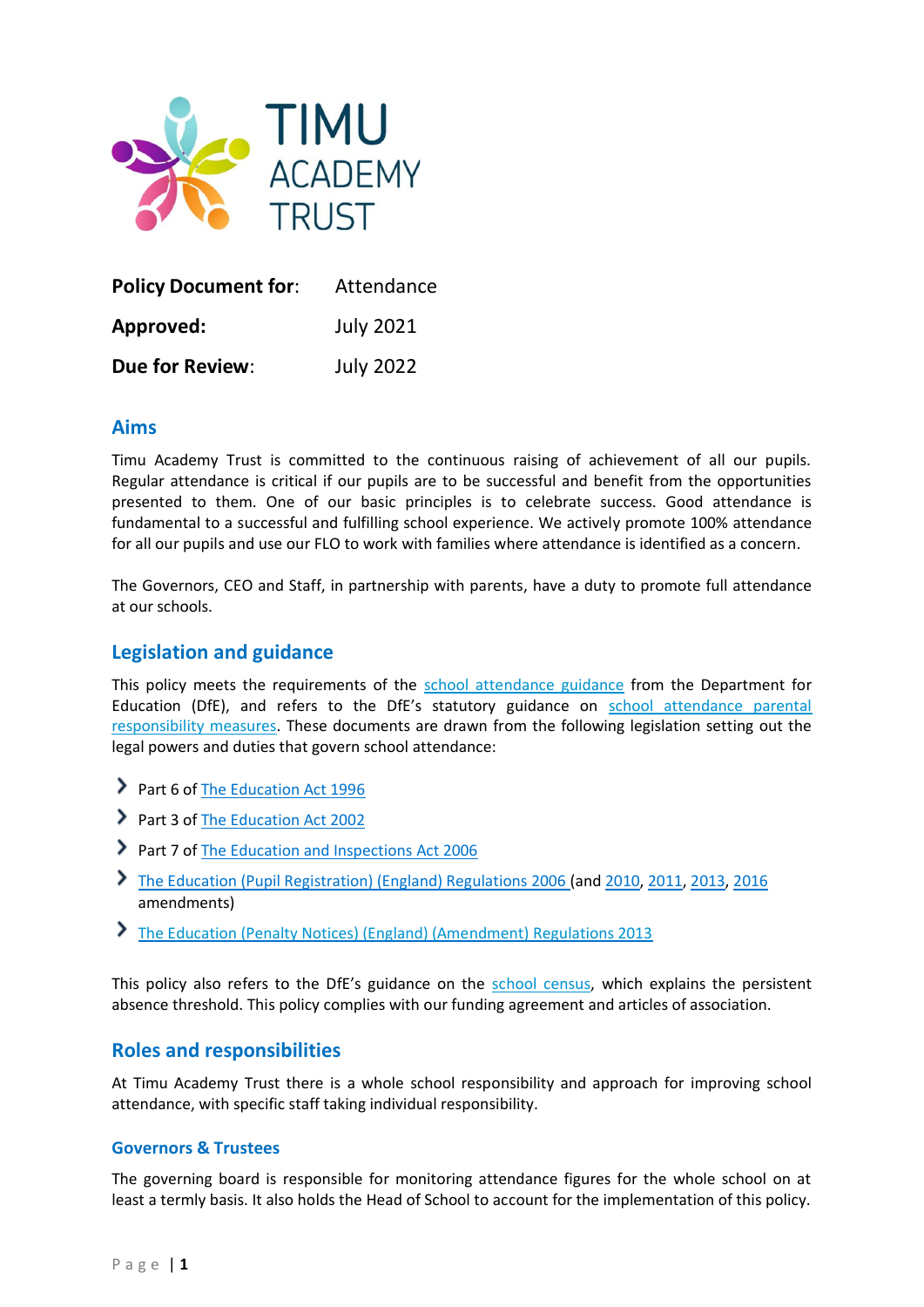## **The Head of School**

The Head of School is responsible for:

- The Head of School has overall responsibility for monitoring attendance issues.
- Implementation of this policy at the school
- Monitoring school-level absence data and reporting it to governors
- Works with education welfare officers to tackle persistent absence

### **Office staff responsible for attendance**

- Identifying and alerting the Head of School to concerns around attendance of individual pupils
- Advises the Head of School when to issue fixed-penalty notices and issuing fixed penalty notices when needed
- School office staff are expected to take calls from parents about absence and record it on the school system.
- The Office Manager will ensure that attendance and lateness records are up to date
- Follow up with First Day calling where children fail to attend school as expected
- Check the registers as they are submitted
- Where there has not been communication, or evidence has not been provided when requested, sending letters to parents to request reasons for absence

### **Community Leads**

- Monitors attendance data across the school and at an individual pupil level on a regular basis
- Reports concerns about attendance to the Head of School and FLO
- Arranges calls and meetings with parents to discuss attendance issues

## **Class teaching staff**

Class teaching staff are responsible for recording attendance twice a day, on a daily basis, using the correct codes, and submitting this information to the school office.

By law, all schools are required to keep an attendance register, and all pupils must be placed on this register. The attendance register will be taken at the start of the first session of each school day and once during the second session. It will mark whether every pupil is:

- Present
- Attending an approved off-site educational activity
- Absent
- Unable to attend due to exceptional circumstances

Marking the attendance registers twice daily is a legal requirement. (The Education (Pupil Registration) (England) Regulations 2006).

Any amendment to the attendance register will include:

- The original entry
- The amended entry
- The reason for the amendment
- The date on which the amendment was made
- The name and position of the person who made the amendment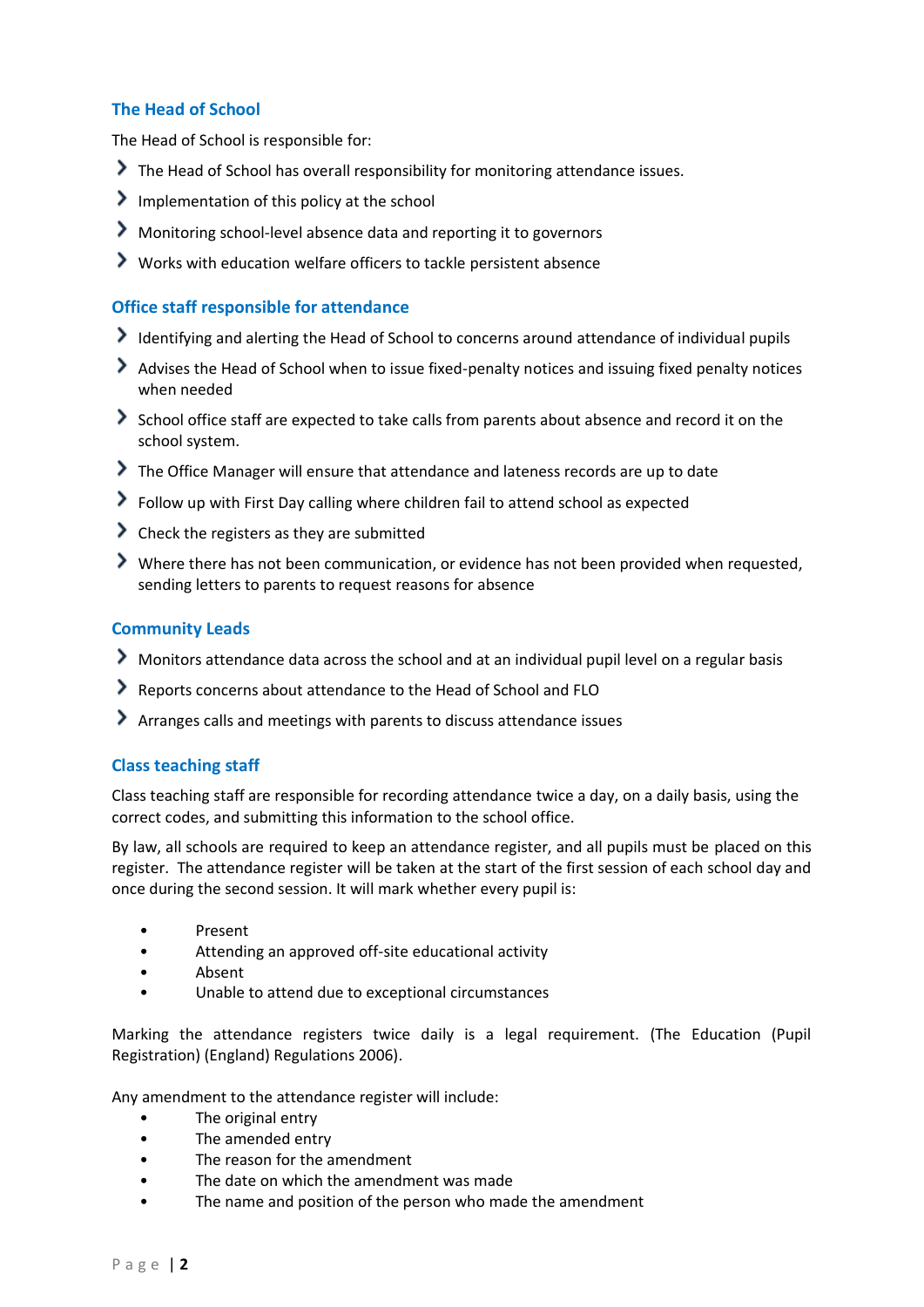Every entry in the attendance register will be preserved for 3 years after the date on which the entry was made. The school will follow up any absences to ascertain the reason, ensure proper safeguarding action is taken where necessary, identify whether the absence is approved or not and identify the correct attendance code to use.

## **Parental Responsibility**

Parents have a legal duty to ensure that their children attend school regularly and arrive on time. Regular attendance is essential to the all-round development of the child and they should be allowed to take full advantage of educational opportunities available to them in order to make good progress in their learning. Poor attendance undermines their educational attainment and progress and, sometimes, puts pupils at risk by encouraging anti-social behaviour.

It is the parents' responsibility to contact the school on the first day their child is absent. This is a safeguarding issue requirement so that all parties know that your child is safe and their whereabouts is known. Parents should regularly update the school and inform the school when their child is returning. The school will follow up with the parents on every subsequent day of a child being absent without reason.

Pupils are expected to arrive by 8.50 am.

Covid-19 update: Pupils have a longer wider to arrive at school within; all pupils must be in school by 9am during this period.

All pupils that arrive late must report, with their parent to the school office where the reason for lateness is recorded. See lateness section on page [4](#page-3-0) for full details.

- Absence due to illness will be authorised unless the school has a genuine concern about the authenticity of the illness.
- If the authenticity of the illness is in doubt, the school may ask parents to provide medical evidence, such as a doctor's note, prescription, appointment card or other appropriate form of evidence. We will not ask for medical evidence unnecessarily.
- If the school is not satisfied about the authenticity of the illness, the absence will be recorded as unauthorised and parents will be notified of this in advance.

## Covid-19 pandemic

During national crises, such as the Covid-19 pandemic in 2020, the Department for Education may direct schools to undertake a partial or full closure. Registration of pupils during these periods may be affected and the schools will follow the directed protocols issued by the Department of Education. During periods of partial closure, the procedures outlined in this policy may require some flexibility, such as the issuing of penalty fines or the authorisation of absence in the case of a family that is shielding from infection. These flexibilities will be applied in accordance with national guidance at the time of the partial closure or national crisis.

During this ongoing time, parents must continue to contact the school office when their child is absent for Covid related reasons – this may be due to testing positive, quarantining, or isolating due to close contact with a positive case. These absences will be 'x' coded and are not included in the attendance figure calculated for each child.

#### <span id="page-2-0"></span>Medical or dental appointments

Missing registration for a medical or dental appointment is counted as an authorised absence; advance notice is required for authorising these absences.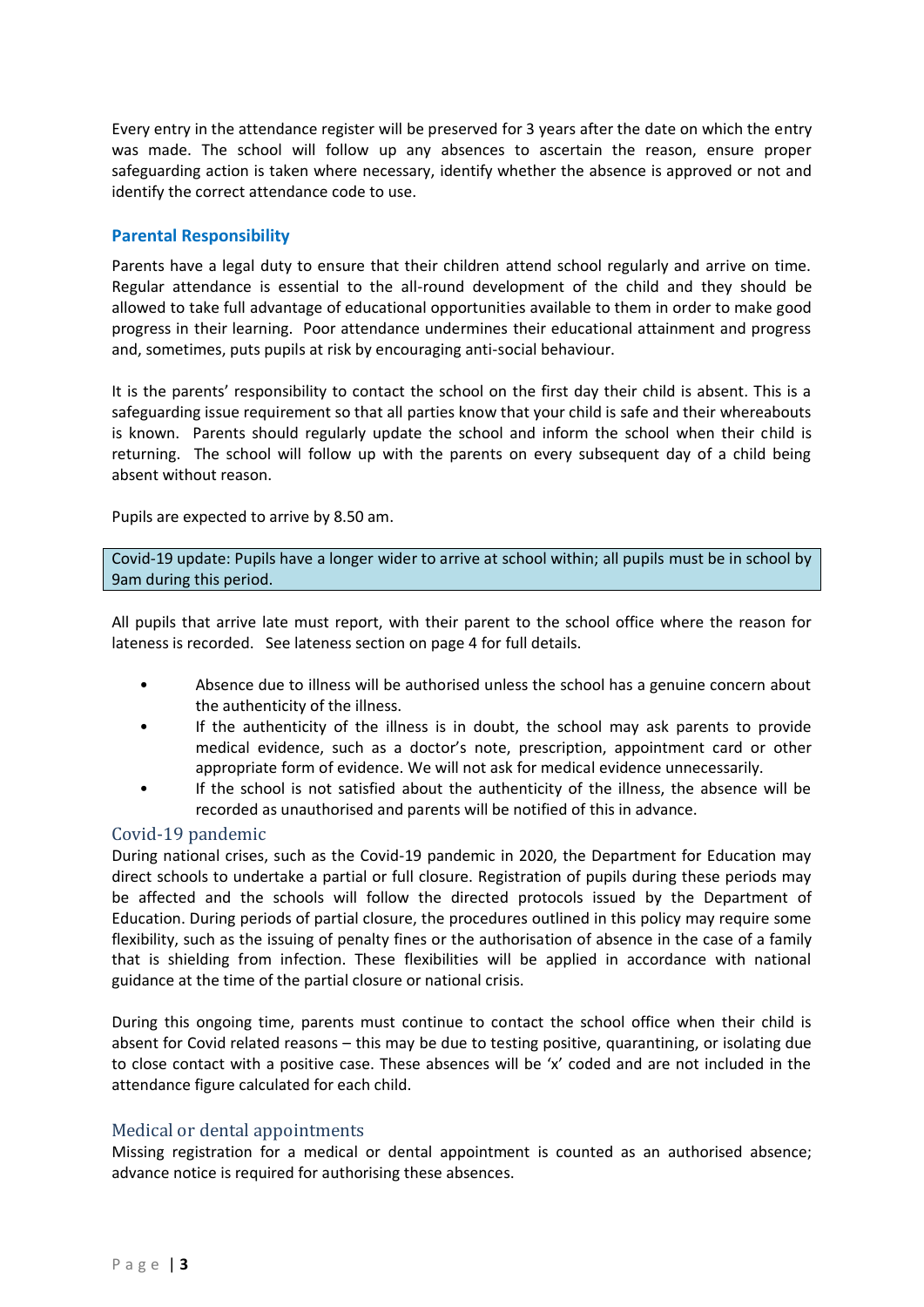However, we encourage parents to make medical and dental appointments out of school hours where possible. Where this is not possible, the pupil should be out of school for the minimum amount of time necessary.

### Reporting to parents

Attendance will be reported to parents three times a year. This will be red-amber-green coloured to indicate whether the attendance for the child is meeting the Trust expectations. Since the percentage attendance is calculated based on the number of sessions to date, this is identified to parents where attendance is initially lower than expectation based on a period of illness or unauthorised holiday.

# **Timeline for Poor Attendance**

If a new pupil has a history of poor attendance at their previous school, there will be a pre-start attendance meeting held and targets for attendance will be set.

For all children, the school monitors absence and lateness and has a stepped approach to taking action.

- **95 - 100%** attendance class teacher to investigate and notify the Family Liaison Officer of concerns, who will contact parent if appropriate.
- **90 - 95%** attendance school intervention letters/meeting with parents consider PSP, Penalty Notice or Early Help Notification.
- **Below 90%** where the absences have not been authorised consult with the Local Authority School Liaison Officer, consider referral to Inclusion and Attendance Service may be considered.

# <span id="page-3-0"></span>**Authorised and unauthorised absence**

## **Persistent absentees**

The persistent absence threshold is 10%. If a pupil's individual overall absence rate is greater than or equal to 10%, the pupil will be classified as a persistent absentee.

Pupil-level absence data is collected each term and published at national and local authority level through the DfE's school absence national statistics releases. The underlying school-level absence data is published alongside the national statistics. We compare our attendance data to the national average, and share this with governors.

#### **Authorising Absence**

The CEO or Head of School may not grant any leave of absence to pupils during term time unless they consider there to be 'exceptional circumstances'. The Head of School is not obliged to accept a parent's explanation. A letter or telephone message from a parent does not in itself authorise an absence. If absences are not authorised, parents will be notified.

If no explanation is received, absences will not be authorised.

Absence (leave) during term time can only be approved in "exceptional circumstances". The following reasons are examples of absence that will not be authorised:

- Persistent nonspecific illness e.g. poorly/unwell
- Absence of siblings if one child is ill
- Oversleeping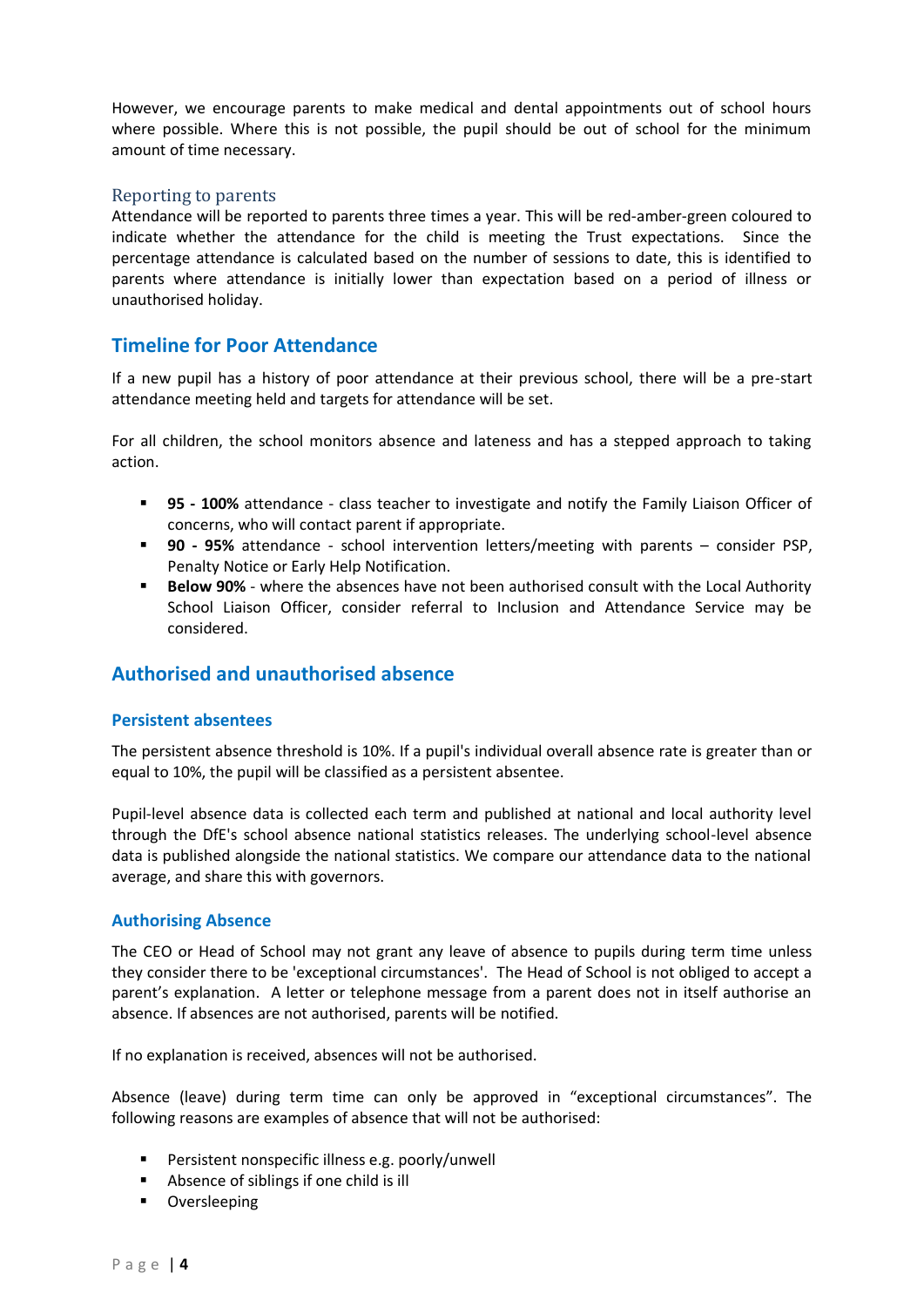- Inadequate clothing/uniform
- Confusion over school dates
- Medical/dental appointments of more than half a day without very good reasons
- Child's/family birthday
- Shopping trip
- Family Holidays

The school considers each application for term-time absence individually, taking into account the specific facts, circumstances and relevant context behind the request. A leave of absence is granted entirely at the CEOs discretion.

Valid reasons for **authorised absence** include:

- Illness and medical/dental appointments as explained on page [3.](#page-2-0)
- Religious observance where the day is exclusively set apart for religious observance by the religious body to which the pupil's parents belong. If necessary, the school will seek advice from the parents' religious body to confirm whether the day is set apart
- Traveller pupils travelling for occupational purposes this covers Roma, English and Welsh Gypsies, Irish and Scottish Travellers, Showmen (fairground people) and Circus people, Bargees (occupational boat dwellers) and New Travellers. Absence may be authorised only when a Traveller family is known to be travelling for occupational purposes and has agreed this with the school but it is not known whether the pupil is attending educational provision
- Service personnel returning from a tour of duty abroad where it is evidenced the individual will not be in receipt of any leave in the near future that coincides with school holidays.
- Where an absence from school is recommended by a health professional as part of a parent or child's rehabilitation from a medical or emotional issue.
- The death or terminal illness of a person close to the family.
- To attend a wedding or funeral of a person close to the family.
- Any examples provided are illustrative rather than exhaustive. It is acceptable to take a student's previous record of attendance into account when the school is making decisions. The fundamental principles for defining 'exceptional' are rare, significant, unavoidable and short. And by 'unavoidable' it implies that an event could not reasonably be scheduled at another time. It is important to note that headteachers can agree the absence of a child in exceptional circumstances and this discretion can be used also to determine the length of the authorised absence.

Persistent unauthorised absence (10% or more of the school year) may result in a referral to the Local Authority School Liaison Officer for consideration of prosecution. The school will follow procedures prior to referral and parents will be notified in writing.

Persistent unauthorised absence may result in an AS1 referral to the Local Authority School Liaison Officer for consideration of prosecution. The school will follow procedures prior to referral and parents will be notified in writing.

When a referral is made, the child's Registration Certificate, copies of all letters sent to parents and minutes of any meetings **MUST** be attached to the completed AS1 referral form with any other relevant information.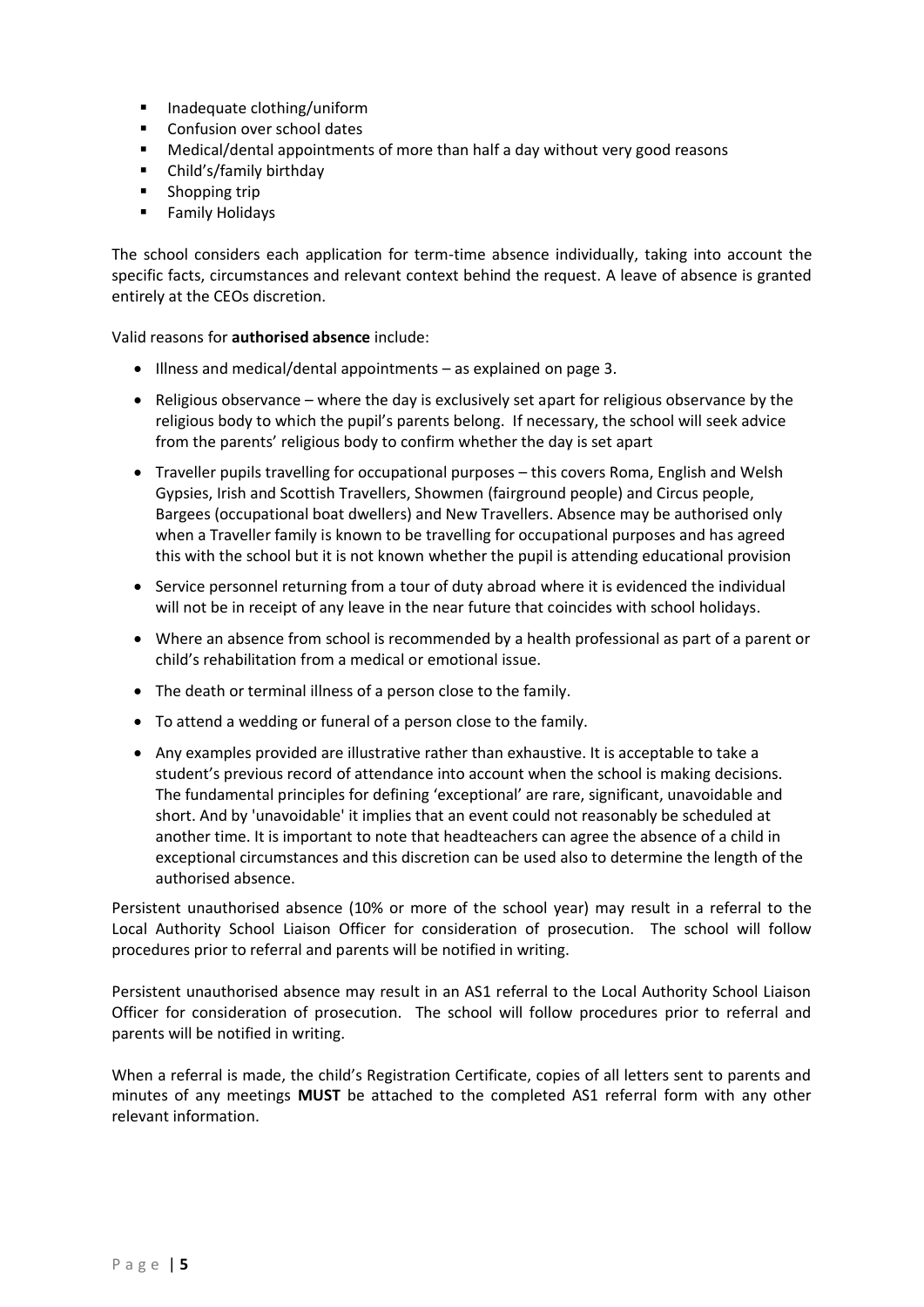#### **Local Authority Action may include**:-

- Attendance Improvement Meeting
- Home visits
- Liaison with other agencies
- Fast Track to Prosecution

## Leave of absence for family holiday

From September 2013 the Department for Education have amended the Pupil Registration Regulations, removing the Headteacher's ability to authorise leave of absence for the purpose of a family holiday.

Section 444 of the Education Act 1996 says that parents are **guilty** of an offence of failing to secure regular attendance at school unless they can prove that the child was absent:

- with leave (the school has given permission)
- due to sickness or any unavoidable cause (the sickness or unavoidable cause must relate to the child, not the parent)
- religious observance
- failure by the Local Authority to provide transport

In law, these are the only acceptable reasons for a child being absent from school.

The Head of School may authorise absence in "exceptional circumstances" but this must be requested in advance and agreement to each request is at the discretion of the Headteacher, acting on behalf of the Governing Body (Education (Pupil Registration) (England) Regulations 2006). Each case will be judged on its merits and the Head of School's decision is final. Once the decision not to authorise leave is taken, it cannot be authorised retrospectively.

If the absence is not authorised and the holiday is taken anyway, the case may be referred to the Inclusion and Attendance Service who may issue a Penalty Notice to each parent for each child taken out of school. Failure to pay the penalty in full by the end of the 28 day period will result in prosecution by the Local Authority.

## **Supporting parents**

The Trust is committed to working with parents and carers to ensure that their children attend school regularly and in line with expectations. Where there are ongoing issues for the family, the Family Liaison Officer (FLO) will be in contact with the family to offer support and to understand the barriers which are leading to limited attendance or lateness, for example with homelessness. This may include recommending an application for Early Help to support the whole family or accessing wider support for the family.

The FLO, Community Lead or Community Assistant Headteacher will meet with the family where necessary to offer support and to gain an understanding of the absence period or lateness of children.

#### **Lateness**

At Timu Academy Trust Schools the register is taken at 8.50 am and 1pm. Pupils arriving after these times must enter school by the main entrance and report to Reception where their name and the reason for lateness will be recorded. The pupil will be marked as late before registration has closed (Code 'L').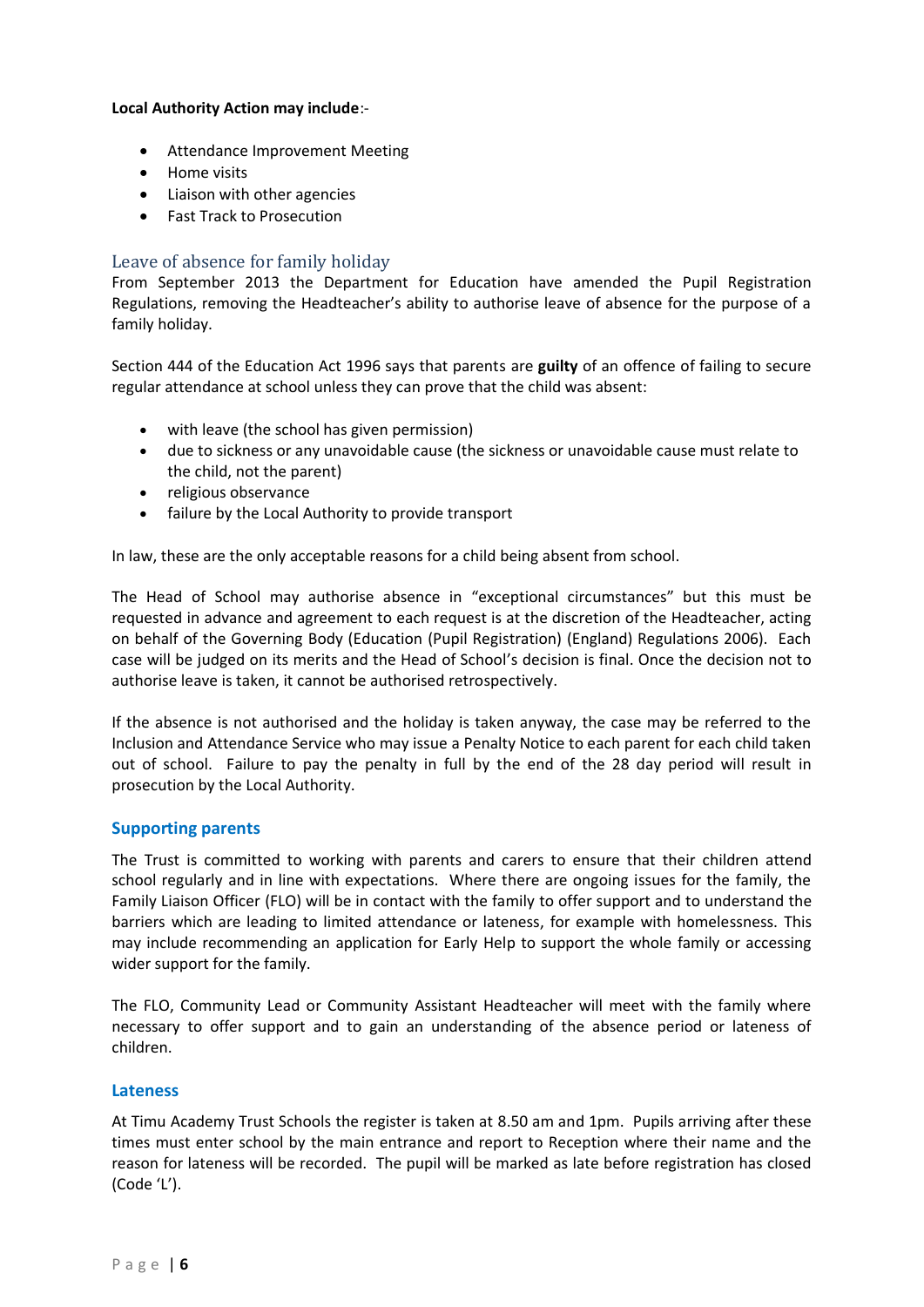During the pandemic, with longer drop off times to spread out parents in the morning, the registers will be taken at 9am. Any child arriving later than this will need to go their community entrance to be collected by a member of staff (up until 9:15am). After this time, children should be taken to the main entrance.

The register will close at 9.00 am (or 9:10am during the pandemic) and ten minutes after the afternoon sessions starts in each community. Pupils arriving after the register has closed will be marked as late after registration (Code 'U') and this will count as an unauthorised absence.

For a significant number of lates or a notable pattern, the FLO will contact parents to discuss reasons and ways the school can support in improving punctuality.

Frequent lateness after the register has closed (U) will be discussed with parents and could provide grounds for prosecution or a Penalty Notice.

### **Penalty Notices Proceedings for Poor Attendance & lateness**

If the support offered by the school has not improved attendance and absences have not been authorised, leading to a period of unauthorised absence of 10 missed sessions in a period of 50 school days, the situation will be addressed rigorously through legal measures including Penalty Notices.

Sanctions of any nature are for use only where parental co-operation in the effort to support regular attendance is either absent or deemed insufficient to resolve the presenting problem.

Schools have the first responsibility to take effective action to improve attendance. They are supported in this by their KCC School Liaison Officer, who is part of the Local Authority's Inclusion and Attendance Service. When the school has done all it can, over a period of time, to improve attendance and there is little or no improvement, two options are available.

- One option, where there is clear evidence of underlying problems in the family that require more intensive support, will be to make a Notification to the Early Help and Preventative Service. This will lead to an assessment of the child's and family's needs and an Early Help Plan to support the family to make changes that will improve school attendance and other outcomes.
- The second option for the school, where there is evidence that the issue is a straightforward case of unauthorised absence, is to work with the Inclusion and Attendance Service after the school's own interventions have not succeeded in improving the pupil's attendance. This may lead to further legal action if the absence from school does not improve.

[Section 444A of the Education Act 1996](http://www.legislation.gov.uk/ukpga/1996/56/section/444) empowers designated local authority officers, Headteachers (and deputy and assistant Headteachers authorised by them) and the police to issue penalty notices. Schools can fine parents for the unauthorised absence of their child from school, where the child is of compulsory school age. If issued with a penalty notice, parents must pay £60 within 21 days or £120 within 28 days. The payment must be made directly to the local authority.

The decision on whether or not to issue a penalty notice ultimately rests with the Executive Principal, following the local authority's code of conduct for issuing penalty notices. This may take into account:

- A number of unauthorised absences occurring within a rolling academic year
- One-off instances of irregular attendance, such as holidays taken in term time without permission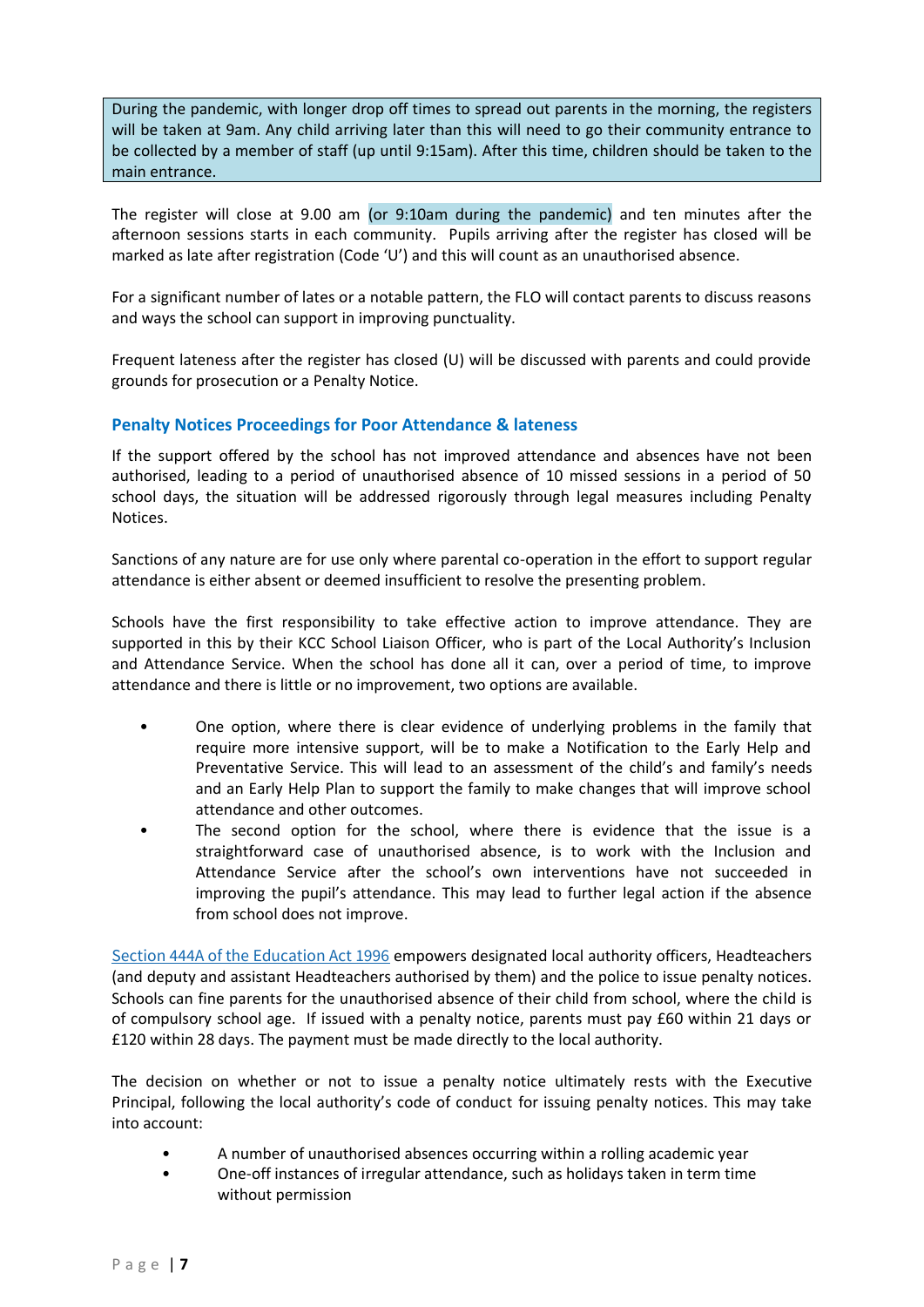• Where an excluded pupil is found in a public place during school hours without a justifiable reason

If the payment has not been made after 28 days, the local authority can decide whether to prosecute the parent or withdraw the notice. There is no statutory right of appeal against the decision to issue a penalty notice and the sole authority to authorise absences lies with the Headteacher and their decision is final.

- After the appropriate request for a Penalty Notice is received, the KCC Inclusion and Attendance Service will issue a warning letter setting out 15 school days during which no unauthorised absence is to be recorded
- If unauthorised absence is recorded during the 15 day period a Penalty Notice will be issued (one per parent per child)

Exceptional circumstances could include:

- Service personnel returning from a tour of duty abroad where it is evidenced the parent will not be in receipt of any leave in the near future that coincides with school holidays.
- Personnel working in the Emergency services and the Prison service who have leave dictated by the needs of their employer
- Where an absence from school is recommended by a health professional as part of a parent's or child's rehabilitation from a medical or emotional issue.
- The death or terminal illness of a person close to the family.
- To attend a wedding or funeral of a person close to the family.
- Any strong personal reasons why a family might need to take a child away from school for a short break.

Any examples provided are illustrative rather than exhaustive. It is acceptable to take a pupil's previous record of attendance into account when the school is making decisions. The fundamental principles for defining 'exceptional' are rare, significant, unavoidable and short. And by 'unavoidable' it implies that an event could not reasonably be scheduled at another time. It is important to note that the Executive Principal can agree the absence of a child in exceptional circumstances and this discretion can be used also to determine the length of the authorised absence.

Where Penalty Notices are imposed, the regulations state that the penalty will be £120 to be paid within 28 days, reduced to £60 if paid within 21 days. Penalty Notices are issued to each parent of each child. Failure to pay the penalty in full by the end of the 28 day period will result in prosecution by the Local Authority.

Section 444 of the Education Act 1996 says that parents are **guilty** of an offence of failing to secure regular attendance at school unless they can prove that the child was absent:

- with leave (the school has given permission)
- due to sickness or any unavoidable cause (the sickness or unavoidable cause must relate to the child, not the parent)
- religious observance
- failure by the Local Authority to provide transport

In law, these are the only acceptable reasons for a child being absent from school.

The Head of School may authorise absence in "exceptional circumstances" but this must be requested in advance using a form made available from the front office and agreement to each request is at the discretion of the Executive Principal, acting on behalf of the Governing Body (Education (Pupil Registration) (England) Regulations 2006). Each case will be judged on its merits